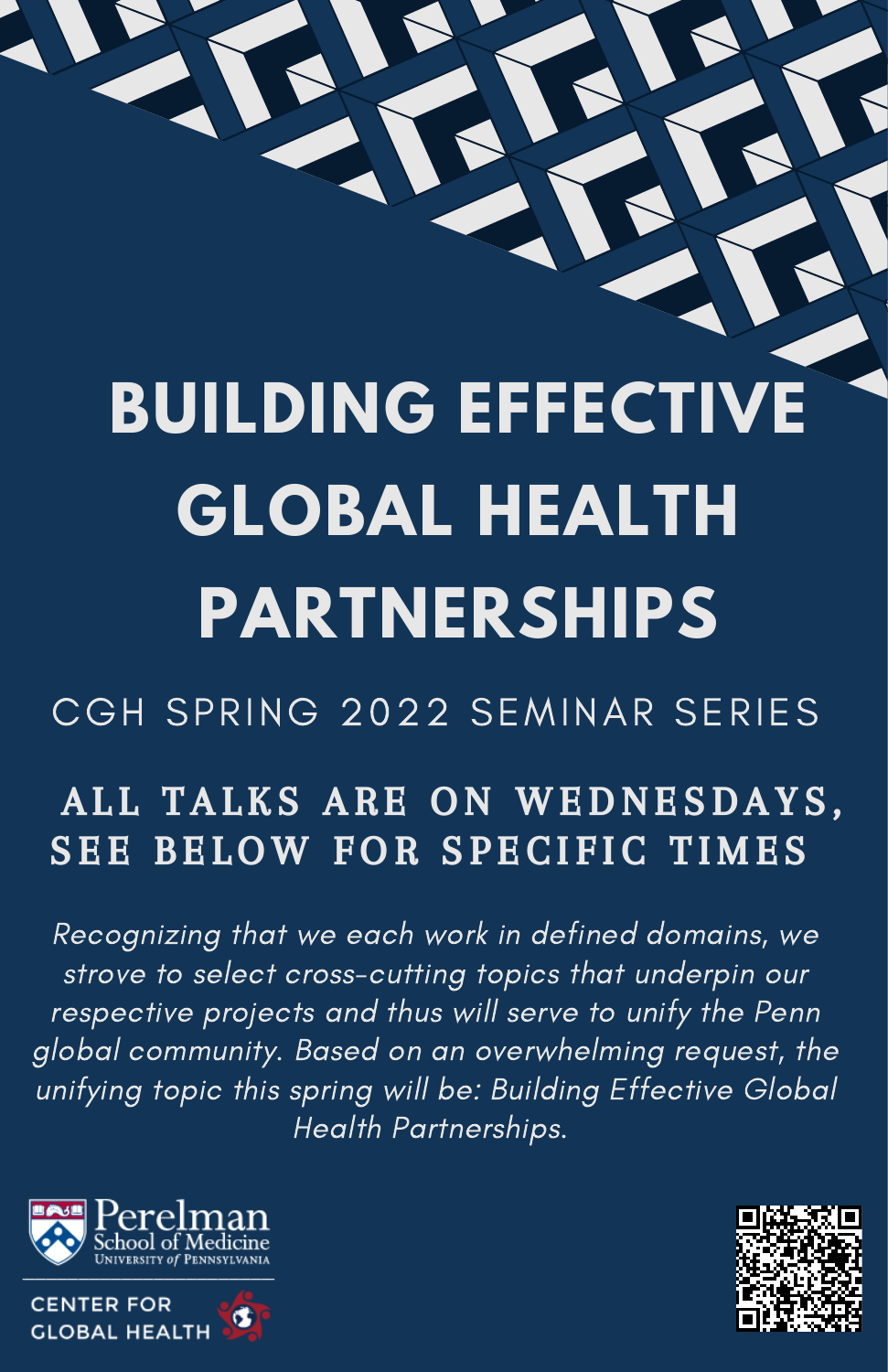

|                             | Juan Manuel Sotelo, MD, PhD, MPH,<br>Director PAHO/WHO Subregional Program for Central America                                                                         |
|-----------------------------|------------------------------------------------------------------------------------------------------------------------------------------------------------------------|
| April O6th<br>9-10 am (EST) | Alejandra Acuña MPH, BSN<br>Executive Secretary of the Council of Ministrs of Health of<br>Central America and the Dominican Republic (COMISCA)                        |
|                             | Regional Initiative for Elimination of Malaria in<br><b>Mesoamerica (IREM)</b>                                                                                         |
| April 13th<br>9-10 am (EST) | <b>Michael Z. Levy, PhD</b><br>Associate Professor of Epidemiology in Biostatistics &<br>Epidemiology, University of Pennsylvania                                      |
|                             | Eliminating Chagas disease vectors from<br>southern Peru                                                                                                               |
| April 20th<br>9-10 am (EST) | <b>Michael N. Rubenstein, MD</b><br>Associate Professor of Clinical Neurology, University of<br>Pennsylvania                                                           |
|                             | <b>Anne Ghati, MD</b><br>Assistant Medical Officer, Foundation for African Medicine &<br>Education (FAME)                                                              |
|                             | A Model for Capacity Building Specialty Care in Rural<br><b>Tanzania; Lessons in the Private Sector</b>                                                                |
| April 27th<br>9-10 am (EST) | Jennifer E. Cohn, MD, MPH<br>Global Access Leader for the Global Antibiotic Research and<br>Development Partnership (GARDP)<br>Partnering to link innovation to access |
| May 04th<br>9-10 am (EST)   | <b>Lawrence Shulman, MD</b><br>Professor of Medicine, University of Pennsylvania                                                                                       |

Developing Cancer Treatments Programs in Resource-Constrained Settings: Lessons from Rwanda